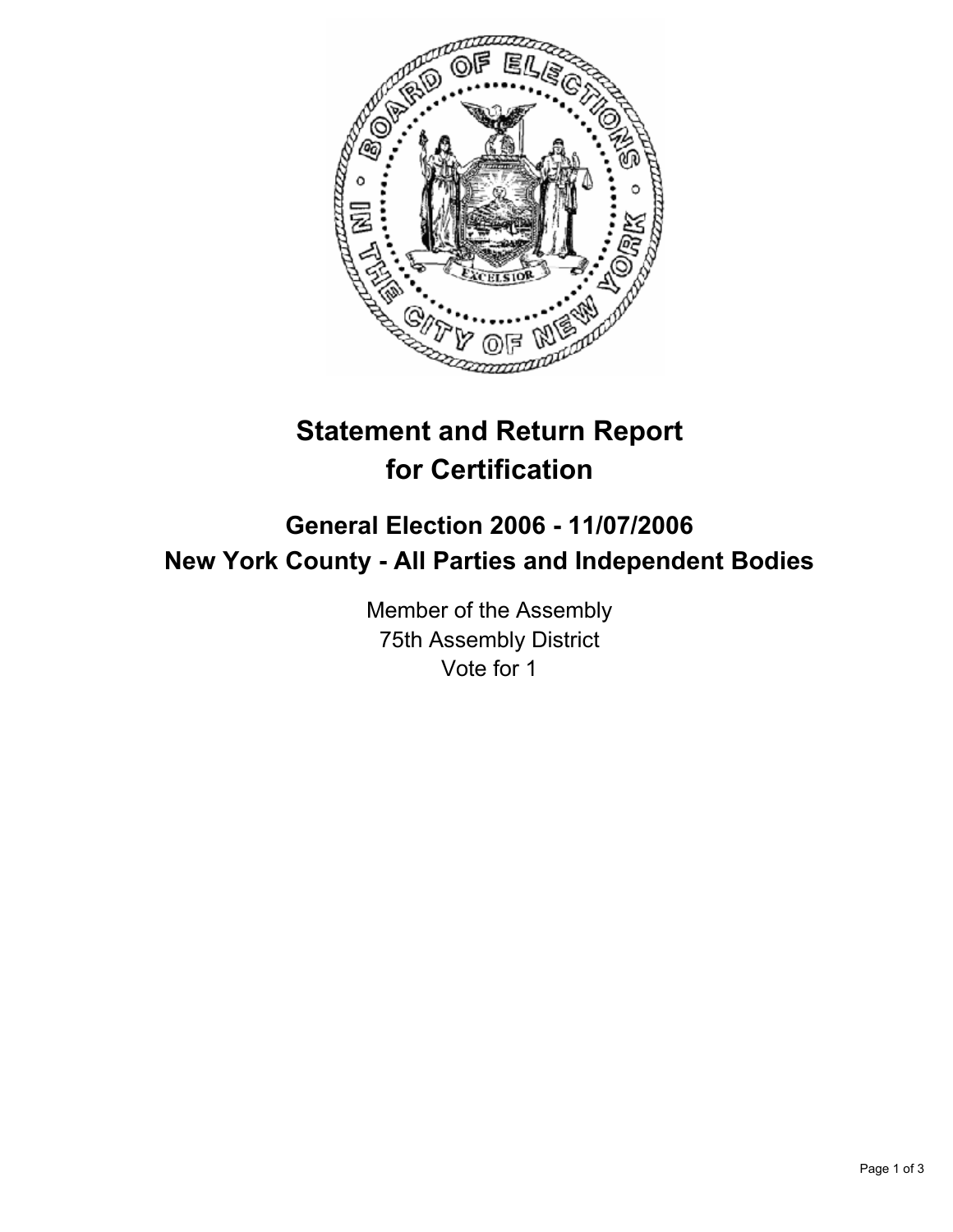

### **Assembly District 75**

| <b>PUBLIC COUNTER</b>                  | 33,805 |
|----------------------------------------|--------|
| <b>EMERGENCY</b>                       | 288    |
| ABSENTEE/MILITARY                      | 1,110  |
| AFFIDAVIT                              | 1,201  |
| <b>Total Ballots</b>                   | 36,960 |
| RICHARD N GOTTFRIED (DEMOCRATIC)       | 25,725 |
| RICHARD N GOTTFRIED (WORKING FAMILIES) | 3,465  |
| CHRIS MAVERICK (WRITE-IN)              |        |
| ELIZABETH A. CONNORS (WRITE-IN)        |        |
| <b>GEORGE L. COLEMAN (WRITE-IN)</b>    |        |
| HOMEY D. CLOWN (WRITE-IN)              |        |
| NATHAN THOMPSON (WRITE-IN)             |        |
| <b>Total Votes</b>                     | 29,195 |
| Unrecorded                             | 7.765  |